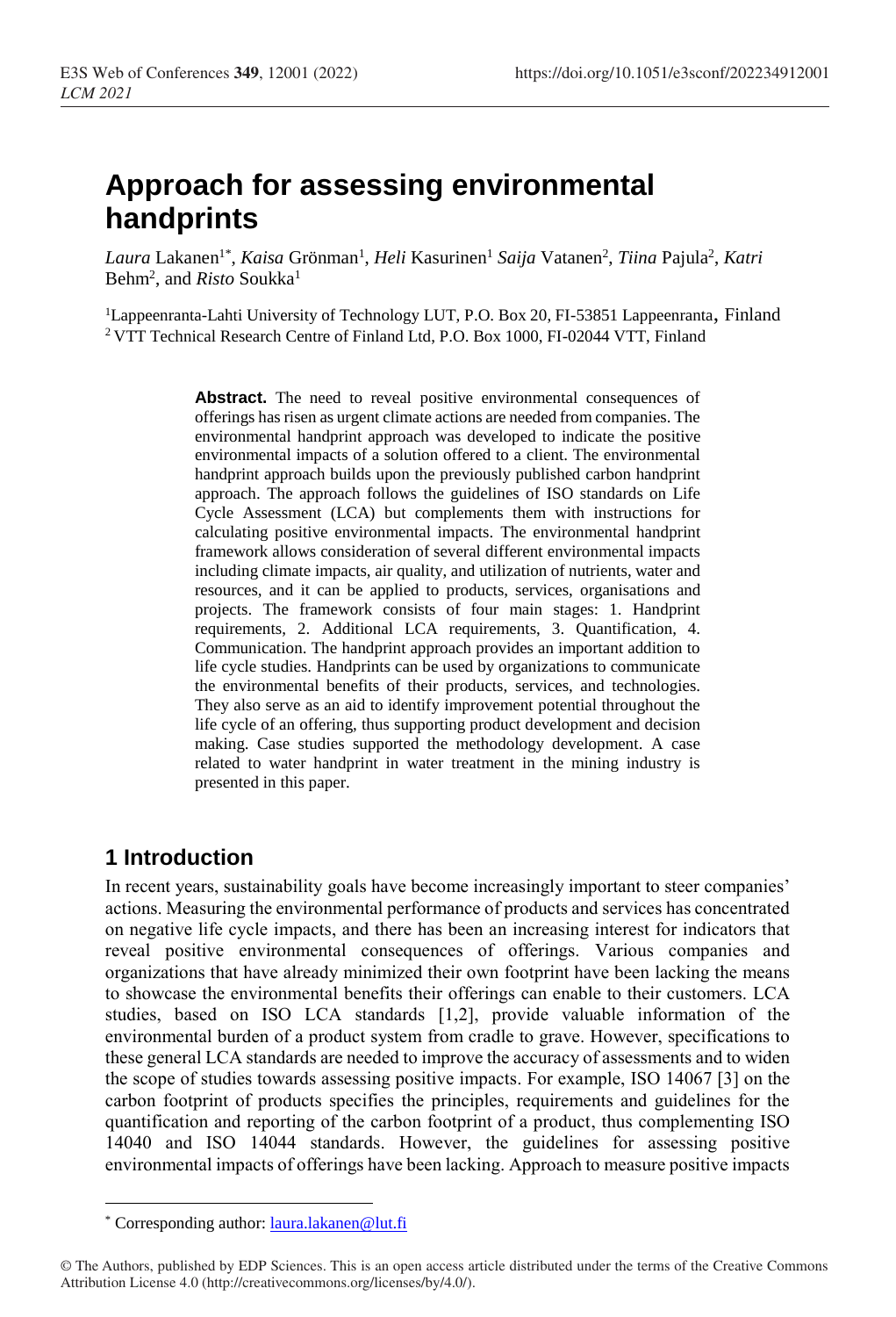of actions has been recently introduced by Norris et al. [4]. The Sustainability and Health Initiative for NetPositive Enterprise (SHINE) handprint framework developed by Norris et al. aims to quantify environmental, economic, and social positive changes caused by an actor when compared to business-as-usual situation. Biemer [5] has also presented the ideas of handprints by emphasizing a positive way of thinking and well-meant actions to promote sustainability. The carbon handprint approach by research institution VTT and LUT university introduced by Grönman et al. [6] and Pajula et al. [7] provided general principles and instructions for assessing the carbon handprint of a product or service. Based on the most up-to-date definition [8] a handprint refers to *the beneficial environmental impacts that organizations can achieve and communicate by offering products and services that reduce the footprints of others.*

Footprints, in general, describe the environmental burden throughout the life cycle of a product system. Carbon footprint, for example, is usually calculated based on actualized data on company's or product's greenhouse gas emissions and removals. Handprint, however, is a comparative indicator, which describes about the emissions or consumption that can be reduced or avoided using a certain product instead of a baseline product. Thus, the handprint is equal to the possible or actualized reduction in the footprint of the user of the offering. The handprint can be created by two means: Using an offering that carries a lower environmental burden than the baseline offering (cradle to gate processes), e.g., through improved resource efficiency in manufacturing; or through the environmental impact reduction which actualizes while using the offered solution (gate to grave processes), for example through energy efficient products. Also, a combination of both means is possible in order to create a handprint, see Figure 1.



**Fig. 1.** Handprint is created if the footprint of the offered solution is lower than that of the baseline solution while used by the same customer (modified from [8]).

The carbon handprint approach gives guidelines only for assessing positive climate impacts, i.e., reduction in greenhouse gas (GHG) emissions. However, a framework for evaluating positive environmental impacts for other impact categories with wider application options has been lacking. The environmental handprint approach presented in this paper, aims to respond to the need for specific guidelines to assess positive impacts of products, services, organizations, and projects for several environmental impact categories including climate change, air quality along with nutrient, water, and resource use. The environmental handprint approach from the air quality perspective recently presented by Lakanen et al. [9] is another example for an environmental handprint besides the handprint presented in this present article.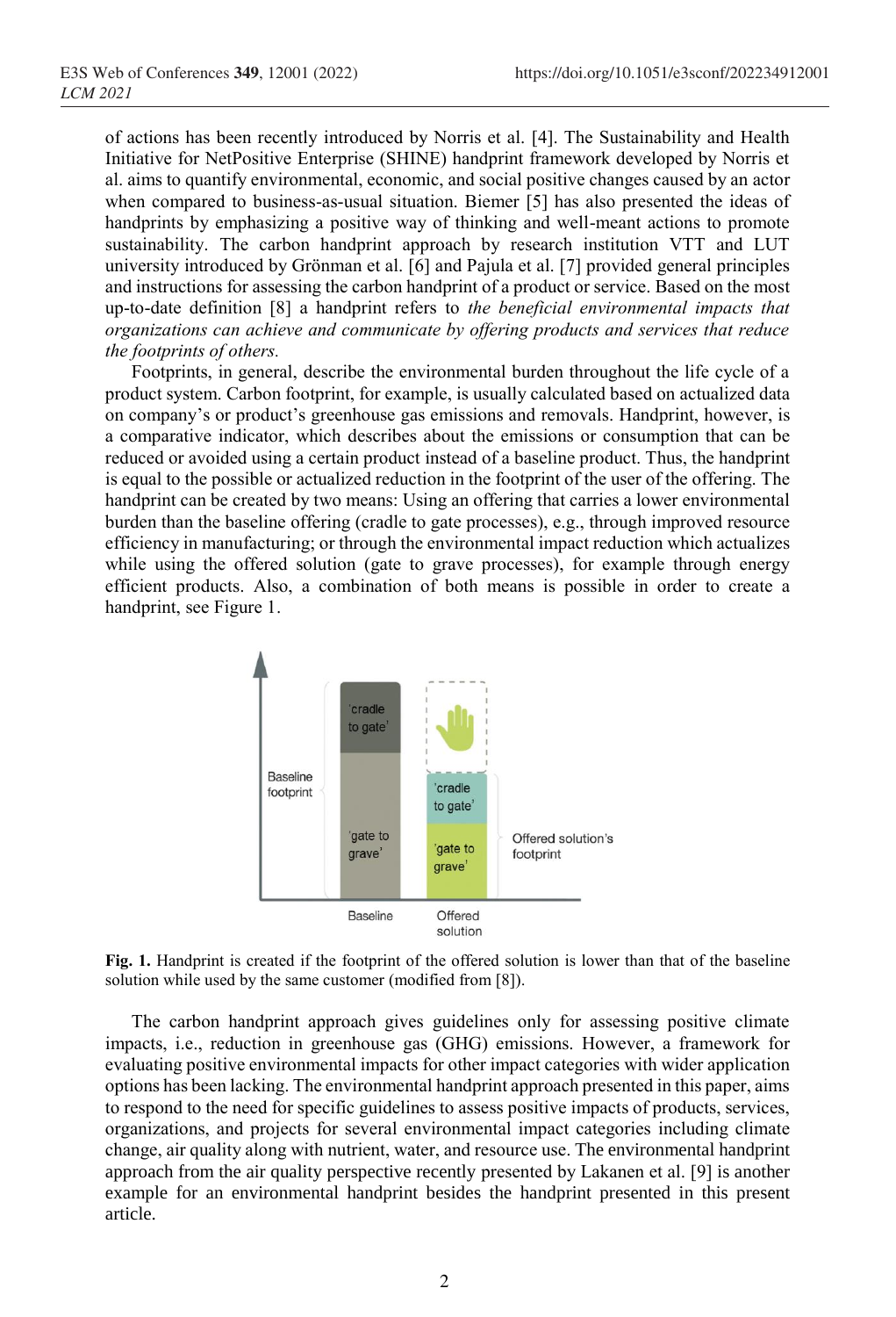### **2 Materials and methods**

The framework is based on the carbon handprint approach introduced by Grönman et al. [6] and Pajula et al. [7]. The environmental handprint approach is also closely linked to the standardized LCA method with some specific complements for assessing positive environmental impacts. Environmental handprint is an umbrella concept including various positive environmental impacts. The framework for the environmental handprint is presented in Figure 2.



**Fig. 2**. The framework for the environmental handprint.

The framework consists of four main stages, which are: 1. Handprint requirements, 2. Additional LCA requirements, 3. Quantification, 4. Communication. Each stage comprises several steps, which guide in quantifying and communicating the handprint more precisely. Especially the first stage is specific to a handprint assessment when compared to a traditional LCA assessment, and thus explained here briefly.

In Stage 1, one must first define, whether the handprint assessment is done in a product or an organizational level, or if a project's positive environmental impacts are evaluated. Next, a hypothesis is made about how the offered solution would contribute to reducing footprint of its users. These mechanisms may be derived, for example, from the use of recycled, renewable, or less polluting materials and energy, from increased lifetime or performance, reduced waste or losses or through increased carbon capture and storage. The choice of these mechanisms in question determines which environmental impacts are relevant to be included in the study. Figure 2 presents the recommended indicators when assessing the handprint related to climate change, resources, water, nutrients, and air quality. Further guidelines for conducting the handprint assessment for these different environmental impacts can be found from the final report of the environmental handprint project [10].The fourth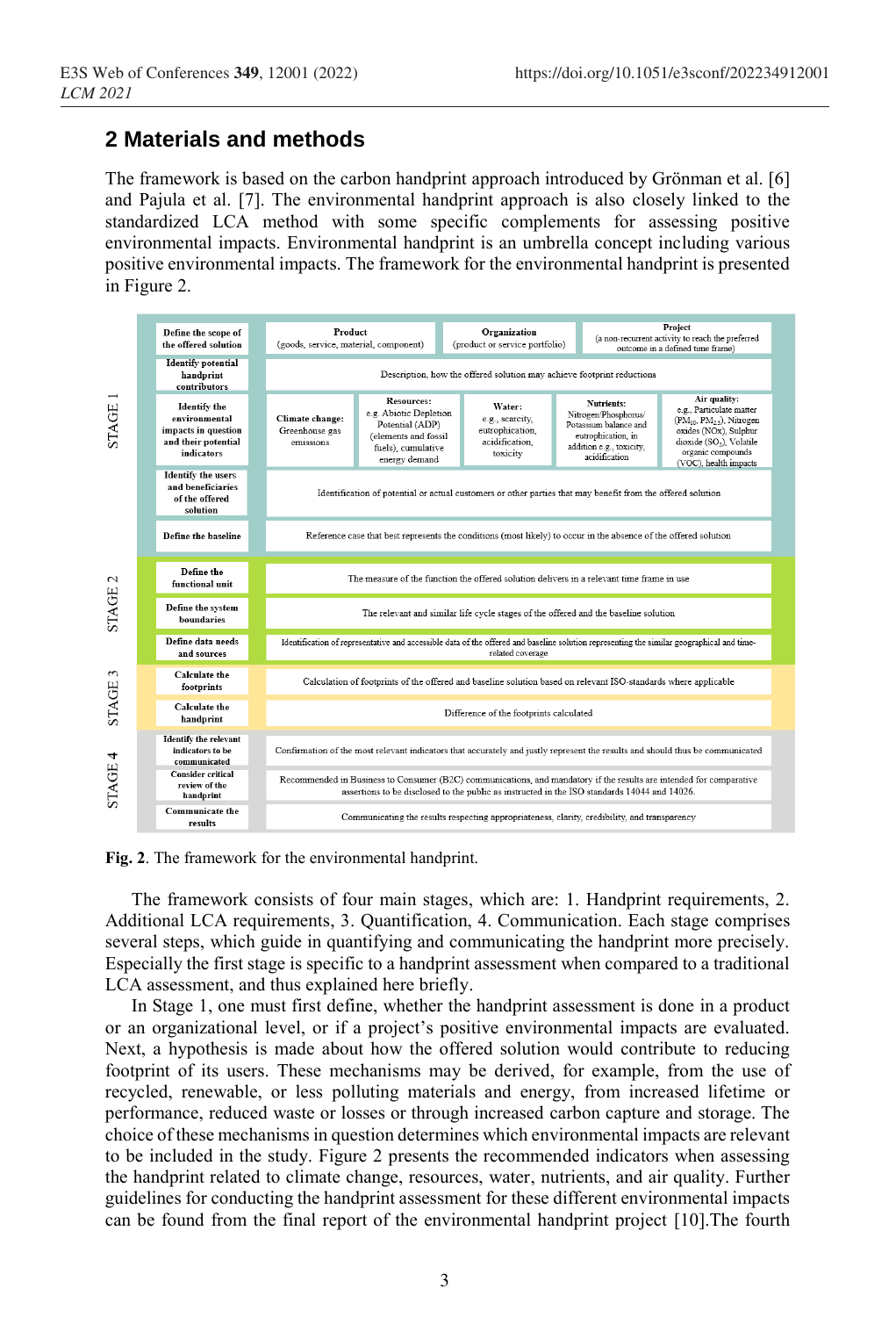step is to identify the users of the studied offering. The handprint calculation always includes the use phase either through an actual or potential user using the studied offering compared to a baseline offering. Thus, handprint studies are always user specific. However, in situations where specific user cannot be identified, e.g., in the case of bulk products or heterogenous customers for the offering, a representative average user may be used in the assessment. However, also in these cases, geographical boundaries need to be kept similar. The final step at Stage 1, defining the baseline, is presumably the most critical on the results of the handprint assessment. The baseline sets the point of comparison, and it should be selected with conservative justifications and reported transparently. For more detailed guidance on the baseline determination procedure, the reader is advised to refer to the Carbon Handprint Guide v. 2.0 [8], which was composed in tight connection to the environmental handprint approach work presented in this paper. In the guide, the following Stages 2-4 of the handprint assessment are also presented.

Case studies, representing several Finnish companies with different offerings from varying industrial sectors, were done to support the framework development. Case studies were performed for all impact categories and applications described in the environmental handprint framework. The case study of water handprint assessment for a water purification technology used in the mining industry is presented in the following subsection.

#### **2.1 Case study: Water handprint of water purification technology**

In the case study, the environmental handprint approach from the water quantity and quality perspective was considered to assess potential water handprint of water purification technology. The water handprint approach described in the environmental handprint framework may consist of many indicators, which can be divided into two main categories, as in the water footprint standard ISO 14046 [11]: water scarcity impacts (water quantity) and water quality impacts. In the presented case study, a water scarcity handprint, and a water quality handprint in terms of eutrophication were quantified.

In this case study, the novel water purification technology is used in a water treatment plant in a mining company located in Northern Finland. In a baseline situation, water from underground and open mining operations can be directed to wetlands to be biologically treated. However, the area of the wetlands must be large enough to ensure sufficient removal of nutrients and impurities and moreover, purification potential of the wetlands is strongly dependent on the season and outside temperature. Novel water purification technology, referred here as the offered solution, aims to remove solid matter, dissolved minerals, and metals as well as nitrogen compounds from wastewater before it is released to the wetlands, which reduces emissions to receiving water bodies. Additionally, the share of the purified water from the water treatment plant can be recycled and used in enrichment processes of the mining company, which replaces the primary water intake and decrease overall water consumption. The framework for the case of the water purification technology is presented in Figure 3.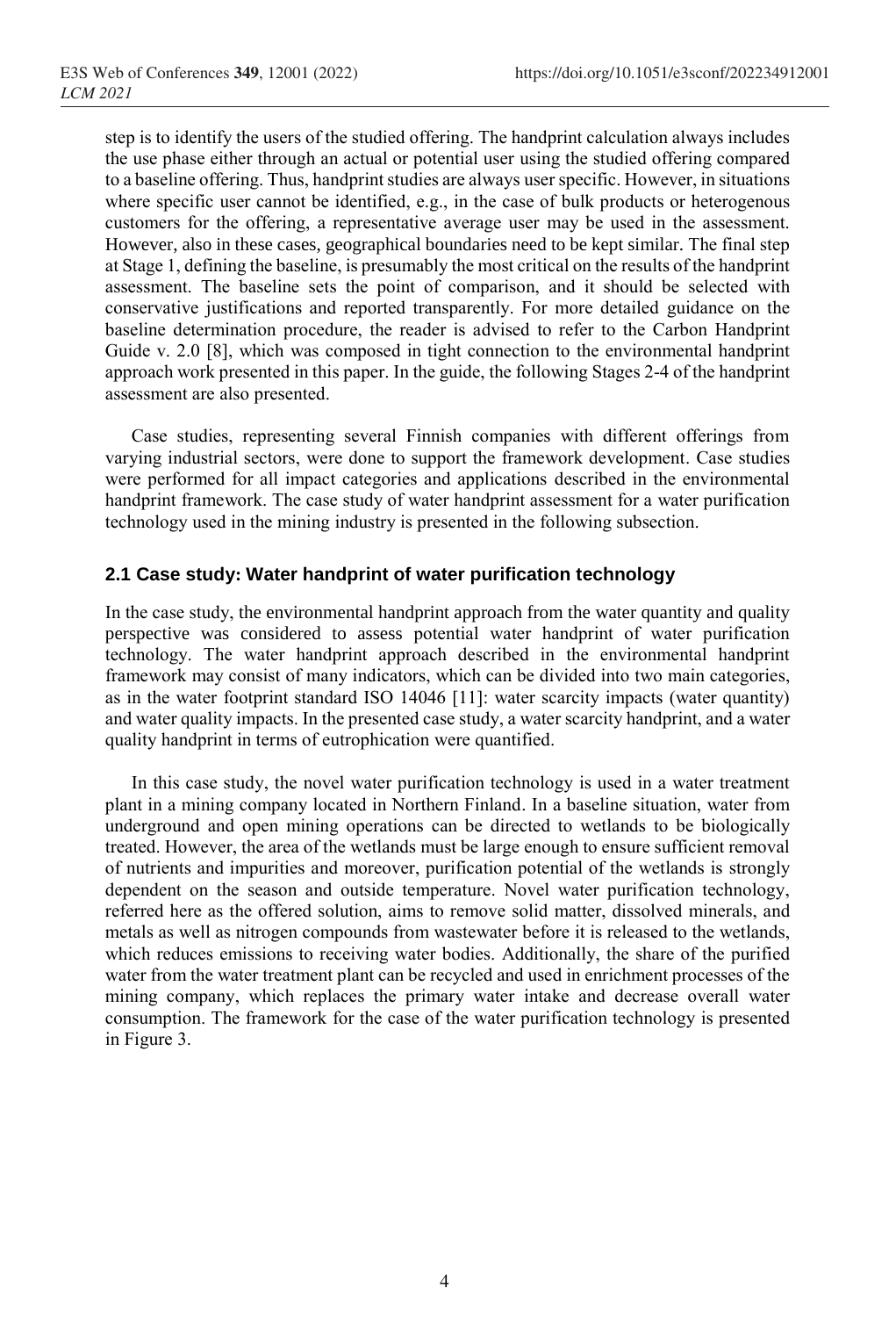

**Fig. 3**. The water handprint framework for the case of the water purification technology.

To quantify potential water handprint for the water purification technology, water scarcity and water quality footprints for the baseline and offered solutions were determined. The handprint was calculated as a difference between the footprints. The data for water streams of the mining operations were acquired from the environmental permit document of the mining company, which also stated the amounts of water treatment chemicals used per year. The amounts of chemicals used in one month were as follows: Sodium hydroxide (NaOH) 0.05 tonnes (t), ferric sulfate  $(Fe_2(SO_4))$  1 t, and polyacrylamide 0.05 t. Water consumption during the production of chemicals was taken from the Ecoinvent database. Table 1 illustrates water consumption volumes used for water scarcity handprint calculation.

**Table 1.** Water consumption volumes of the baseline and offered solution in water scarcity handprint calculation.

| Water consumption / hour | Direct primary water | Recycled water, $m^3/h$ | Indirect primary water |
|--------------------------|----------------------|-------------------------|------------------------|
|                          | consumption, $m^3/h$ |                         | consumption, $m^3/h$   |
| <b>Baseline solution</b> |                      |                         |                        |
| Offered solution         |                      |                         | 0.035                  |

The scarcity factors for each water consumption location are derived from AWaRe (Available Water Remaining) methodology by Boulay et al. [12], which also defined the calculation unit of cubic meters of world equivalent per year (m3 world eq. /y) for scarcity assessment. Local scarcity factors of 0.9 for the plant and 1.1 for chemicals were used.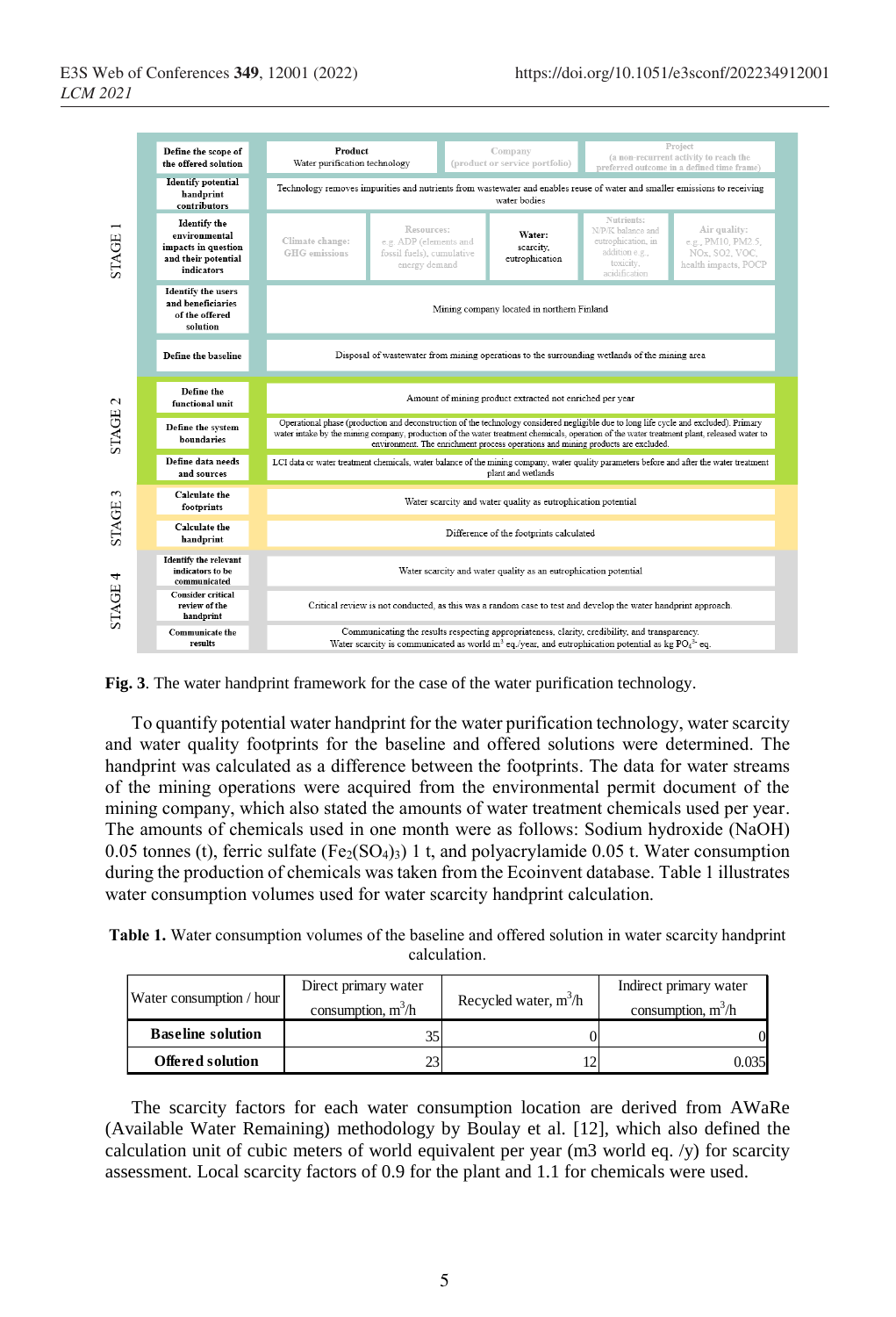In the quality assessment, for the baseline it was assumed that the wetlands remove approximately 87% of nitrogen which is bound in NH<sup>4</sup> (NH4-N) and 3% of nitrite and nitrate- $N (NO<sub>2</sub>+NO<sub>3</sub>-N)$ . The estimated baseline is 7,000 kg N emissions and 40 kg P emissions per year, which were converted to  $PO<sub>4</sub><sup>3</sup>$  eq. with the CML 2001 general eutrophication impact factors. For the studied solution, the removal efficiency of the process is 75% of nitrogen bound in NH<sub>4</sub> (NH<sub>4</sub>-N) and 78% of nitrite and nitrate-N (NO<sub>2</sub>+NO<sub>3</sub>-N) [13].

### **3 Results and discussion**

Based on water handprint assessment, water scarcity handprint is  $94 \text{ m}^3$  world eq. / year, which corresponds to 34% of the annual water demand of the baseline. The water quality handprint in terms of eutrophication showed to be 460 kg  $PO<sub>4</sub><sup>3</sup>$  eq. / year, meaning a 63% reduction in the eutrophication potential compared to the baseline solution. Both water scarcity and water quality handprints are presented in Figure 4.



**Fig. 4**. Water scarcity handprint and water quality handprint as a eutrophication per year in the case study.

The results of the case study show that water purification technology can reduce both water consumption and eutrophication potential compared to the baseline solution. Consequently, the provider of water purification technology may communicate both water scarcity handprint and water quality handprint for its water purification technology when used by the specific mining company in the specific year. The results show that water handprint is a useful and a practicable method for quantifying changes in water use and quality when a new solution is introduced in market or when comparing existing solutions.

With handprints organizations and companies are able to show environmental benefits of their products, technologies, and services, as well as scientifically show their environmental responsibility. Handprint assessment also provides information on improvement potential throughout the life cycle of an offering, thus supporting product development and decision making. For companies, the handprint is not only an effective marketing and communication tool, but also gives valuable information for customers in decision-making.

# **4 Conclusions**

Transition towards more sustainable production and consumption requires actions, which bring about positive changes throughout the value chain of offerings. The approach to assess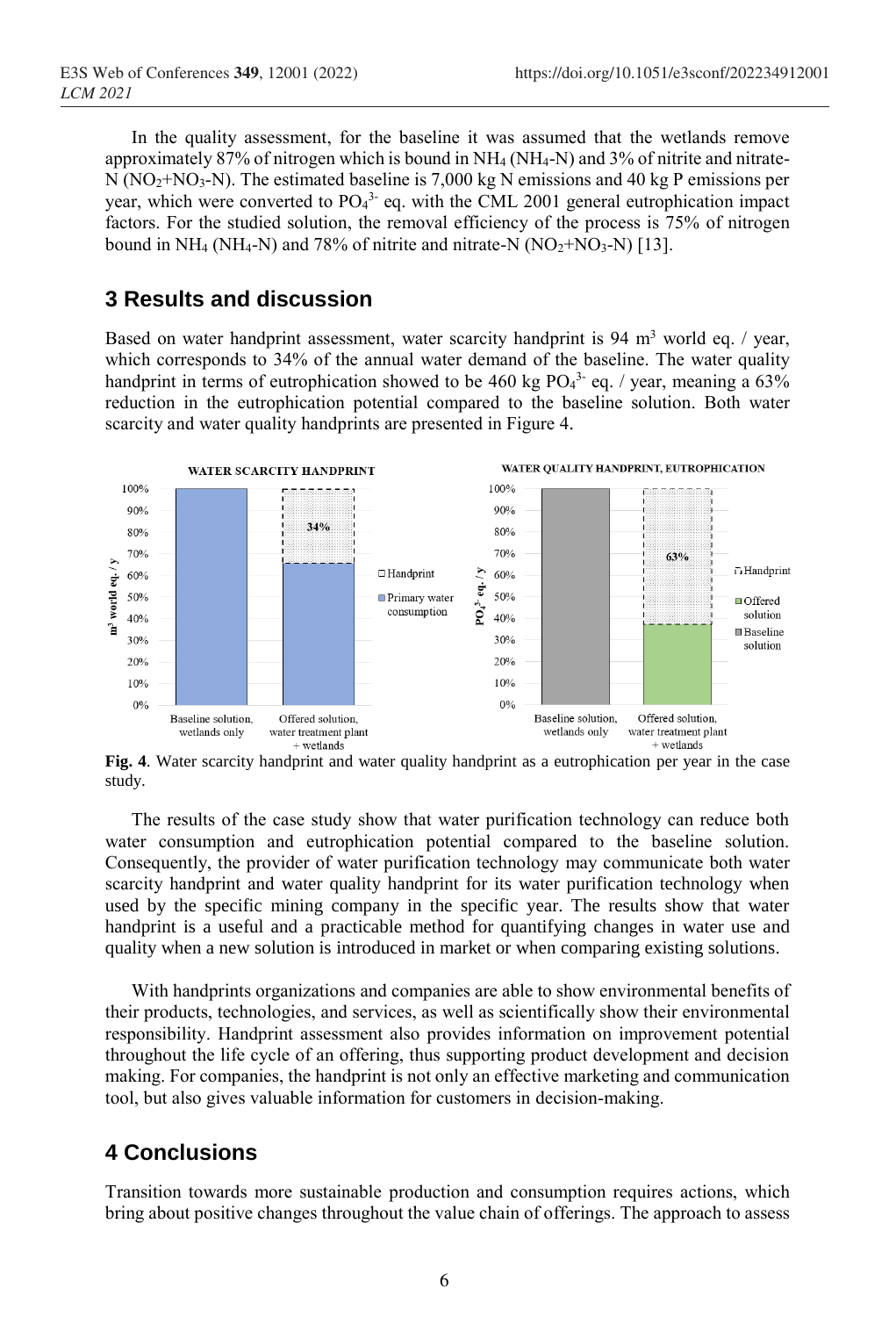environmental handprints provides a systematic, scientific-based approach to assess beneficial environmental impacts of products, services, organizations, and projects. It allows consideration of several impact categories including climate change, air quality and utilization of nutrients, water and resources thus providing a multi-purpose indicator for many applications.

As footprints measure principally the negative life cycle impacts of products and services, environmental handprint approach provides a way to assess and communicate positive environmental impacts hence offering a necessary extension for life cycle studies.

**Acknowledgements.** The research was conducted as part of the Environmental Handprint project co-funded by Business Finland, Andritz, Biolan, Borealis Polymers, Ekox Finland, Gasum, HyXo, Lassila & Tikanoja, Neste, Nordic Investment Bank, Outotec, Paptic, UPM-Kymmene, Semantum, Sitra, Stora Enso, Pääkaupunkiseudun Kierrätyskeskus, VTT Technical Research Centre of Finland Ltd, and Lappeenranta-Lahti University of Technology LUT.

### **References**

- 1. *ISO 14040:2006, Environmental Management - Life Cycle Assessment - Principles and Framework* (2006)
- 2. *ISO 14044:2006, Environmental Management - Life Cycle Assessment -Requirements and Guidelines* (2006)
- 3. *ISO 14067:2018, Greenhouse gases - Carbon Footprint of Products - Requirements and guidelines for quantification* (2018)
- 4. G. A. Norris, J. Burek, E. A. Moore, R. E. Kirchain, and J. Gregory, *Sustainability Health Initiative for NetPositive Enterprise handprint methodological framework,* Int. J. Life Cycle Assess. **26**, 528 (2021)
- 5. J. R. Biemer, *Our Environmental Handprints. Recover the Land, Reverse Global Warming, Reclaim the Future.* (Rowman & Littlefield Publishers, 2021)
- 6. K. Grönman, T. Pajula, J. Sillman, M. Leino, S. Vatanen, H. Kasurinen, A. Soininen, and R. Soukka, *Carbon handprint – An approach to assess the positive climate impacts of products demonstrated via renewable diesel case,* J. Clean. Prod. **206**, 1059 (2019)
- 7. T. Pajula, S. Vatanen, H. Pihkola, K. Grönman, H. Kasurinen, and R. Soukka, *Carbon Handprint Guide* (2018)
- 8. T. Pajula, S. Vatanen, K. Behm, K. Grönman, L. Lakanen, H. Kasurinen, and R. Soukka, *Carbon Handprint Guide V. 2.0. Applicable for Environmental Handprint* (2021)
- 9. L. Lakanen, K. Grönman, S. Väisänen, H. Kasurinen, A. Soininen, and R. Soukka, *Applying the handprint approach to assess the air pollutant reduction potential of paraffinic renewable diesel fuel in the car fleet of the city of Helsinki*, J. Clean. Prod. **290** (2021)
- 10. S. Vatanen, K. Grönman, K. Behm, T. Pajula, L. Lakanen, H. Kasurinen, R. Soukka, L. Hepo-oja, K. Lindfors, and M. Alarotu, *The Environmental Handprint Approach to Assessing and Communicating the Positive Environmental Impacts. Final Report of the Environmental Handprint Project* (2021)
- 11. *ISO 14046:2014*, *Environmental Management - Water footprint - Principles, Requirements and Guidelines* (2014)